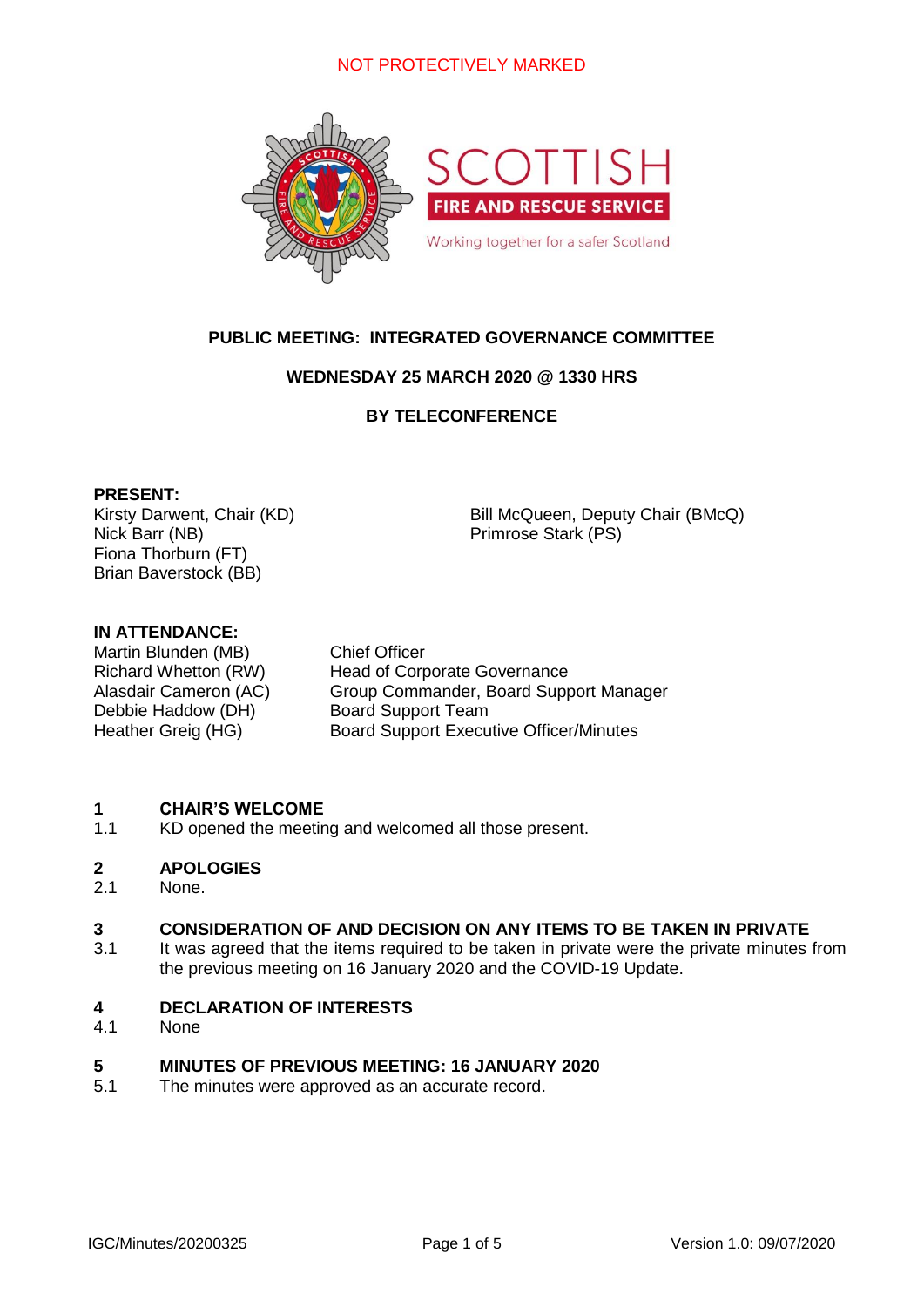#### **6 ACTION LOG**

- 6.1 The Committee considered the action log and agreed the closure of the completed actions.
- 6.2 **Item 8.2 Chairs Issues and Common Themes - ICT (03/10/19)** – MB advised that Accenture had been appointed the contract for the digital review, however, due to the current COVID-19 situation, commencement had been delayed until September 2020. As this would be progressed through the Board governance route, the Committee agreed the action would be closed.

#### 6.3 **The Committee noted the updated action log.**

#### **7 AREAS OF OVERLAP**

- 7.1 BB raised the issue of responding to various recommendations from external assurance providers and the timelines for responding if the IGC reverted to a 6 monthly meeting cycle. As a new approach was being developed in relation to how the organisation responds to HMFSI reports, BB asked if the current arrangements for Committees was consistent with this approach.
- 7.2 KD stated if any implications arose the IGC would determine which Committee was appropriate to progress those specific areas. KD added that should a quick decision or response be required on any matter in between scheduled meetings this could be progressed by e-mail or telephone.
- 7.3 BB referred to an Internal Audit review of transformation which was delayed during the 2019- 20 audit plan. This was subsequently covered by the Gateway Review and scrutinised by TMPC and ARAC, however, BB expressed his concern around the assurance received following this and requested it be included within the 2020-21 audit plan.
- 7.4 FT and PS welcomed a further review to identify if any elements of assurance required to be gathered and should there be gaps these should be addressed as part of the 2020/21 audit plan.
- 7.5 It was agreed that a discussion between BB, MB, SO'D and Internal Auditors (IA) should take place in relation to shaping the future audit plan, asking IA to look at what has been undertaken already, where there are gaps and what work may need to be carried out in audit terms to fill these gaps, with a recommendation that would inform the 2020/21 [future] audit plan.

### **ACTION: BB**

7.6 BMcQ queried the formal process to decide what the audit plan would include and it was clarified as the Board's role but informed by these early conversations. KD clarified that there was some pre-work required to be carried out and brought back for further discussion. It was agreed that the plan would be an iterative process.

#### **8 CHAIRS ISSUES AND COMMON THEMES**

#### 8.1 TED Review – Overlap With SDC/TMPC

- 8.1.1 FT advised that TMPC had considered the TED Review and the areas of overlap arising from the various elements of it. Due to the good communications between FT and NB the different areas of the review which TMPC and SDC would scrutinise were clear. It was anticipated that when the portfolio training element was added to the structure of the training delivery this would change.
- 8.1.2 PS highlighted the additional overlap with Staff Governance Committee which was keen to understand the action planning and how matters could be expedited to become business as usual. PS reiterated the importance of constant communication between the three Chairs.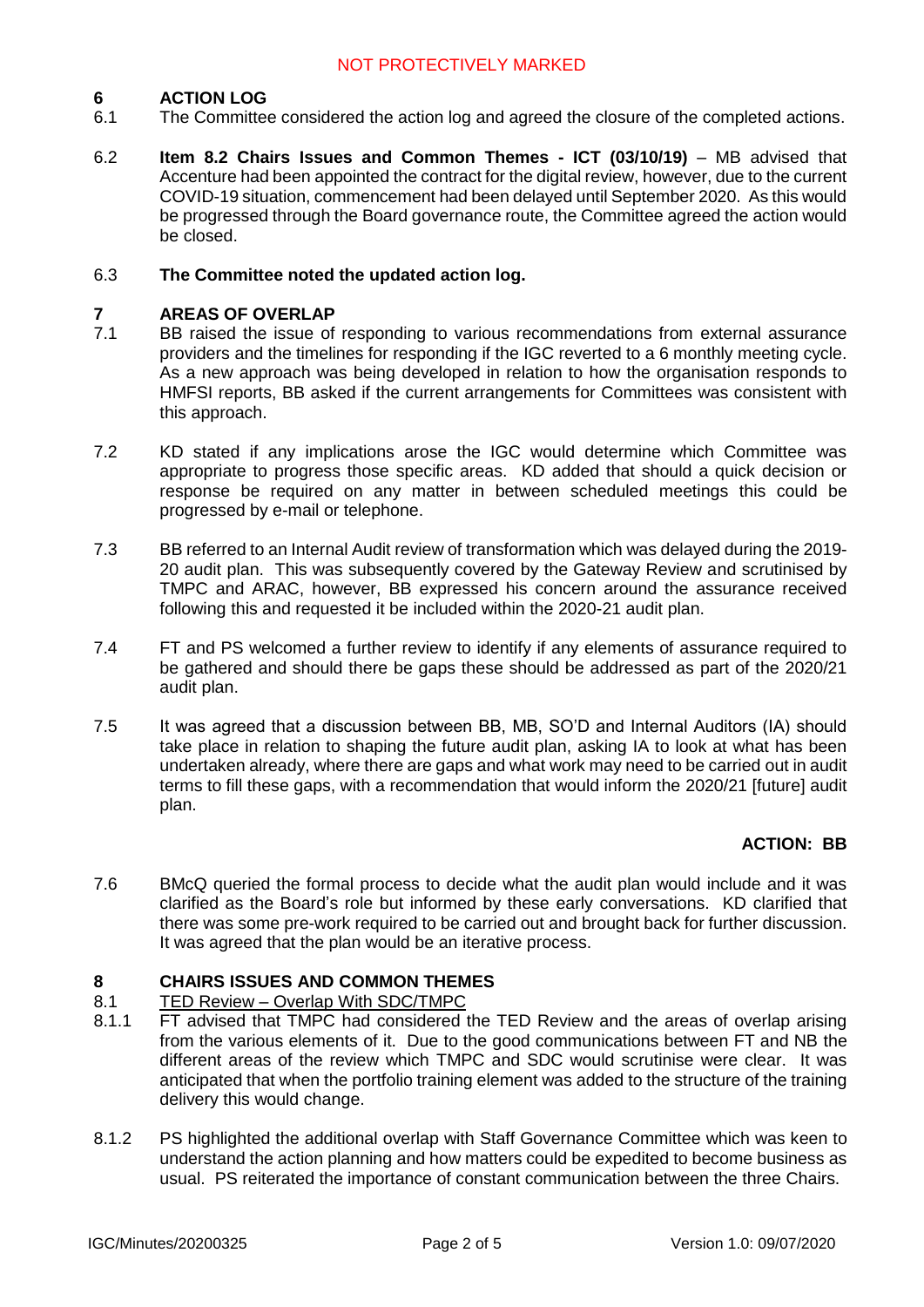8.1.3 The Committee welcomed this agreed approach.

#### **9 INSPECTIONS AND AUDITS**

#### 9.1 Gateway 0 Review

- 9.1.1 RW referred to the Gateway 0 Review report which was previously circulated to Board members. Although it would be scrutinised by TMPC the opportunity for discussion at IGC was due to the strategic nature, the link to change across the organisation and the interest to all Committees owing to the nature of the work.
- 9.1.2 The Review which was carried out on 16-17 February 2020 by the Scottish Government Centre of Expertise (CoE), interviewed 13 people across the Service and met with the SRO each day. The final report, agreed between the SRO and the CoE team was given an Amber rating signifying the ability to deliver with some issues that required management attention.
- 9.1.3 RW outlined the 7 recommendations arising from the Review and advised that an action plan had been produced detailing the key activities to be undertaken to address these recommendations.
- 9.1.4 BB requested assurance that the benefit management strategy was well advanced. RW provided reassurance stating that a significant amount of work had been undertaken and further work would be carried out within the timescales detailed in the review to show higher level portfolio benefits.
- 9.1.5 The IGC welcomed the opportunity to note the Gateway 0 Review noting it was the role of the TMPC to undertake the actual scrutiny.
- 9.2 HMFSI Update from SDC
- 9.2.1 NB referred to a brief overview of the SDC meeting held on 12 March 2020 which was circulated to IGC members. A summary of the SDC meeting was given.
- 9.2.2 It was previously agreed that a more detailed update around HMFSI inspection reports would be given to ensure all Board members were fully aware of the situation. NB invited feedback in relation to the level of feedback required.
- 9.2.3 An update in relation to HMFSI and the current PIF review and new approach referred to at item 7.1, was requested along with an overview of the new roles of key officers. MB would provide an update on these and circulate an organogram of the new SLT structure once completed.

# **ACTION: BST**

- 9.2.4 It was agreed that members would be keen to receive updates in regard to HMFSI, however, it was felt that an update on inspection reports to IGF was appropriate with a wider HMFSI update to be provided to the full Board.
- 9.2.5 It was noted that no formal notification had been received from HMFSI with regards planned inspection activity for the forthcoming year. It was proposed that in an attempt to further strengthen relationships a meeting with HMFSI and MB, KD, NB be requested to discuss work activity. MB agreed to write to HMFSI to request his intentions in this matter.

### **ACTION: MB**

- 9.2.6 RW confirmed that in order to gain a more structured approach with HMFSI, a revised approach was currently being developed as previously referred to. This would be circulated to the Board once finalised.
- 9.2.7 The RDS Training inspection report was discussed and it was confirmed a copy would be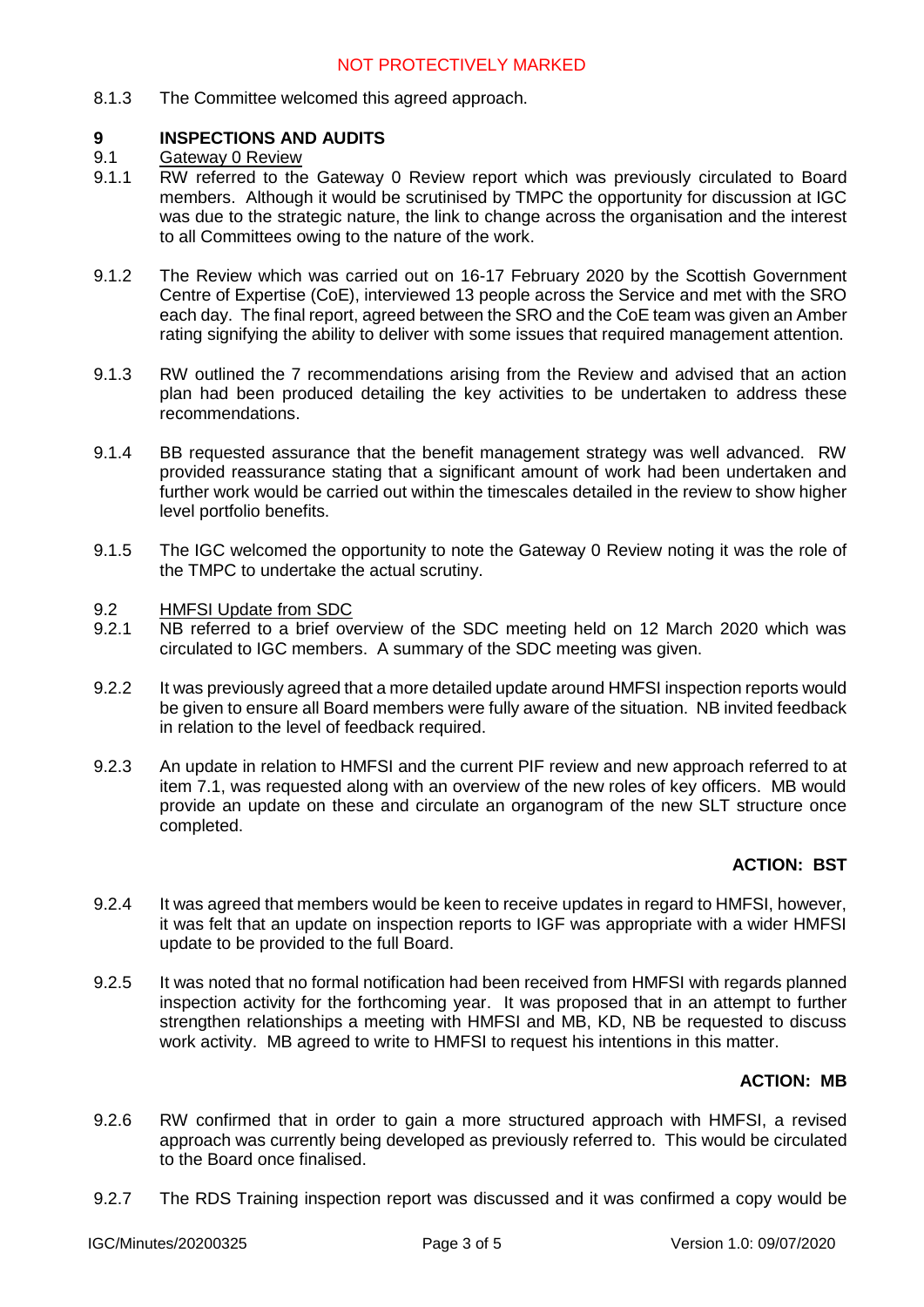sent to the Board in due course.

- **10 COMPLIANCE AND GOOD CORPORATE GOVERNANCE AND PRACTICES (PRINCIPLES 5 AND 6)**
- 10.1 AC provided an update in relation to the performance reporting against principles 5 and 6 set out in the SFRS Code of Corporate Governance. With significant progress being made 3 Reasonable Assurance had been increased to Substantial resulting in all 13 actions being Substantial. There were therefore no Insufficient, Limited or Reasonable Assurance.
- 10.2 Due to the review of the corporate governance framework to be undertaken across the organisation, AC advised this was the final time the report would be presented in the current format.

### 10.3 **The Committee noted the content of the report and progress made against the Improvement Actions.**

#### **11 REVIEW OF COMMITTEE TERMS OF REFERENCE**

- 11.1 AC advised that during an IGC workshop held in January 2020, the amount and level of business of the Committee was discussed and it was therefore proposed that it would be more appropriate to being a Forum moving forward. The Terms of Reference were amended to reflect these discussions and the proposed main amendments were noted as:
	- Role and change from Committee to Forum.
	- The Forum would meet at least 6 monthly but could hold meetings as required.
	- Where required the Forum would circulate information electronically if a quick response was required in relation to a specific matter.
	- Removing their previous oversight role with this being a key responsibility for the Board.
	- No decision-making powers.
	- More emphasis placed around reducing duplication, identifying common themes and a joined-up approach to Governance.
	- Forum meetings to be held in private, with the Board receiving updates accordingly.
	- Responsibilities refined, with the understanding that ARAC will have the clear focus on Governance as per their ToR seeking 'Assurances relating to the corporate governance requirements for the organisation'.
	- Deputy Chairs of the Committees can stand in for the Chairs of Committees in their absence.
- 11.2 BB queried an element of duplication in relation to review of actions taken on recommendations to governance both internally and from eg HMFSI and also the scrutiny of compliance with legislation and performance against national standards. RW confirmed that general oversight and consideration of these areas sat with the Board and IGF (if decided by the Board) would be more around awareness and discussion. It was noted however that some areas previously taken forward by the IGC around compliance and promotion of good practice may require to go to ARAC when the IGC becomes a Forum (if decided by the Board). The phrasing within the ToR would be amended to reflect this and circulated to Committee members for agreement.

### **ACTION: BST**

#### **12 ANNUAL VALUE ADDED STATEMENT 2019/20**

- 12.1 AC presented the Annual Value Added Statement for the IGC for 2019/20. Aspects within the report support the review of the effectiveness of the Board as a whole as well as the move from a Committee to a Forum based on the level of business being brought forward.
- 12.2 Key areas highlighted the work of the Committee, common themes, areas of overlap, workshops etc.